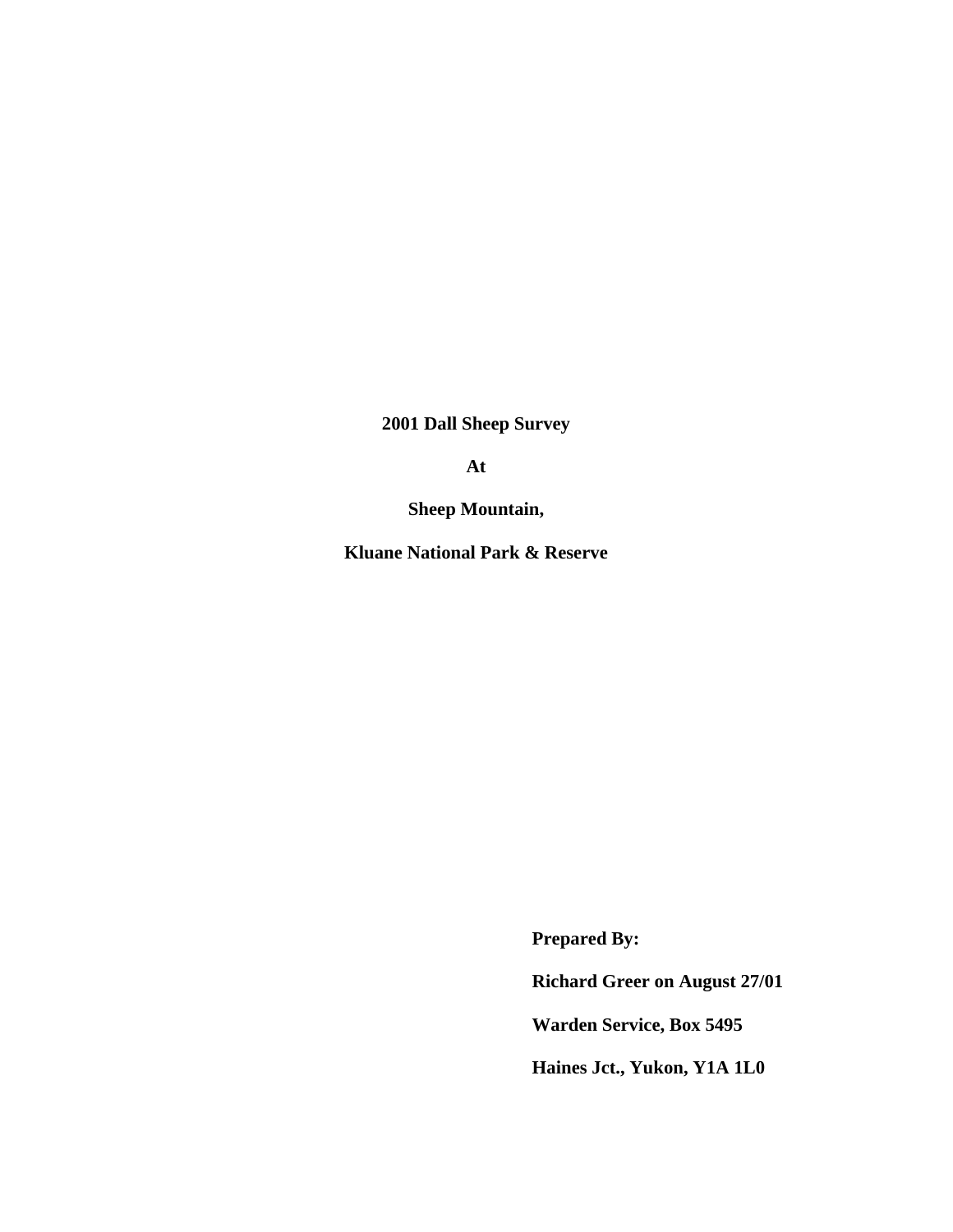#### **Introduction**

The 2001 Dall Sheep (*Ovis dalli dalli*) survey took place on June 17 and took one hour, ten minutes to complete. The temperature was  $+5^{\circ}$  C at 6000 feet with partial cloud cover. There was very little wind gusting to approximately five or ten km/hr from the northwest. Using a Bell Jet Ranger, the survey crew included the pilot, Doug Makkonen (of Trans North Air), Manfred Hoefs, Joe Johnson of the Kluane First Nation, and myself, Richard Greer.

#### **Methods**

This is a total count survey that classifies adults as males, females, and unknowns. Juveniles are classed as young of the year (YOY). The exact number of males and females is not known because immature males (<2.5 years old) travel with the nursery band and cannot easily be distinguished from other females in the group. The nursery sheep are classed by age, rather than by sex. The numbers are used to give us some insight about the future recruitment for this herd.

Population ratios (table 1) such as young of the year (YOY) to adult, yearling to adult, and young of the year to yearlings are indications of fecundity, recruitment, and early survival respectively. Trends in productivity can be shown with these types of data.

The survey area and methodology were as described by Skjonsberg (1994). Because all sheep were well inside the study area, there were no questions about the contentious northern boundary at Congdon Creek. As there is no physical barrier at the northern boundary (Congdon Creek), animals could move across and out of the study area, but this wasn't a problem in 2001. See map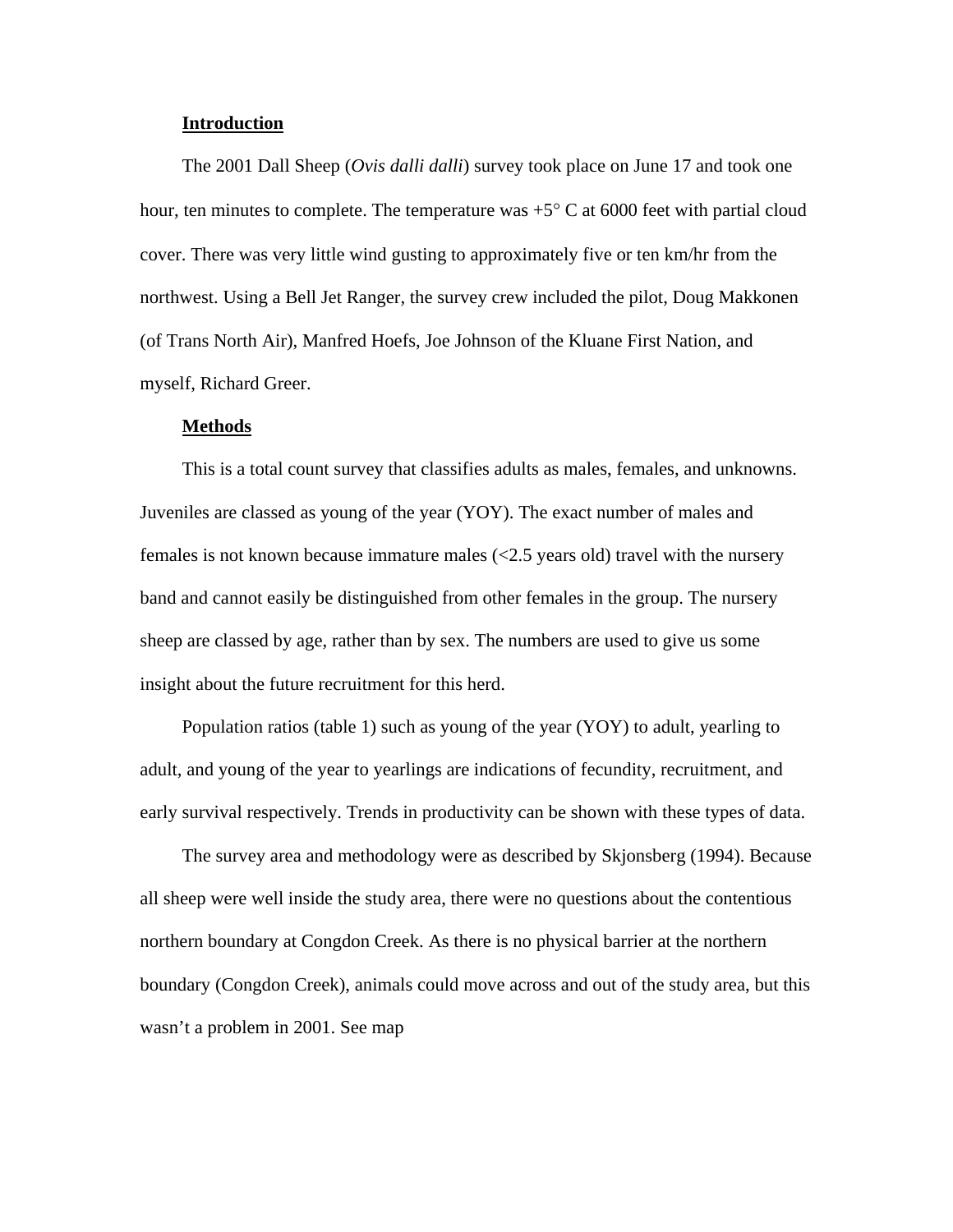# **Table 1**

| Year                                                | Rams | <b>Nursery</b> | YOY   | <b>Total</b> | YOY/total    | <b>YOY/nursery</b> |
|-----------------------------------------------------|------|----------------|-------|--------------|--------------|--------------------|
|                                                     |      | sheep $*$      |       |              | <u>ratio</u> | ratio              |
| 1974                                                | 123  | 187            | 27    | 337          |              | 14.8%              |
| 1975                                                | 97   | 190            | 11    | 298          |              | 5.8%               |
| 1976                                                | 146  | 114            | 13    | 273          |              | 11.4%              |
| 1977                                                | 165  | 113            | 28    | 306          | 9.2%         | 24.8%              |
| 1978                                                | 142  | 104            | 38    | 284          | 13.4%        | 36.5%              |
| 1979                                                | 100  | 185            | 77    | 362          | 21.3%        | 41.6%              |
| 1980                                                | 154  | 143            | 41    | 338          | 12.1%        | 25.2%              |
| 1981                                                | 100  | 226            | 49    | 375          | 13.1%        | 21.7%              |
| 1982                                                | 112  | 221            | 11    | 344          | 3.2%         | 4.9%               |
| 1983                                                | 89   | 172            | 22    | 283          | 7.8%         | 12.8%              |
| 1984                                                | 92   | 185            | 69    | 346          | 19.9%        | 37.3%              |
| 1985                                                | 140  | 205            | 46    | 391          | 11.7%        | 22.4%              |
| 1986                                                | 100  | 228            | 36    | 328          | 10.9%        | 15.8%              |
| 1987                                                | 71   | 201            | 47    | 319          | 14.7%        | 23.4%              |
| 1988                                                | 158  | 142            | 88    | 388          | 22.7%        | 61.9%              |
| 1989                                                | 104  | 189            | 51    | 344          | 14.8%        | 26.9%              |
| 1990                                                | 76   | 187            | 67    | 330          | 20.3%        | 35.3%              |
| 1991                                                | 69   | 210            | 44    | 323          | 13.6%        | 21.0%              |
| 1992                                                | 63   | 184            | 20    | 267          | 7.5%         | 10.9%              |
| 1993                                                | 123  | 201            | 62    | 386          | 16.6%        | 30.8%              |
| 1994                                                | 79   | 182            | 33    | 294          | 11.2%        | 18.2%              |
| 1995                                                | 113  | 170            | 41    | 324          | 12.7%        | 24.1%              |
| 1996                                                | 97   | 193            | 42    | 332          | 12.6%        | 21.8%              |
| 1997                                                | 103  | 172            | 66    | 347          | 19.0%        | 38.4%              |
| 1998                                                | 91   | 232            | 55    | 378          |              | 23.7%              |
| 1999                                                | 87   | 208            | 21    | 316          |              | 10.1%              |
| 2000                                                | 119  | 178            | 12    | 309          |              | 6.7%               |
| 2001                                                | 113  | 147            | 19    | 279          |              | 12.9%              |
| 28yr. long term average                             |      |                |       |              |              |                    |
|                                                     | 108  | 181            | 41    | 329          |              | 22.9%              |
| 2001 numbers of sheep, above or below 28yr. average |      |                |       |              |              |                    |
|                                                     | $+5$ | $-34$          | $-22$ | $-50$        |              | $-10%$             |

Summary of Sheep Mountain Dall Sheep surveys from 1974-2001.

\*-Immature males may be included, as they are indistinguishable from the air.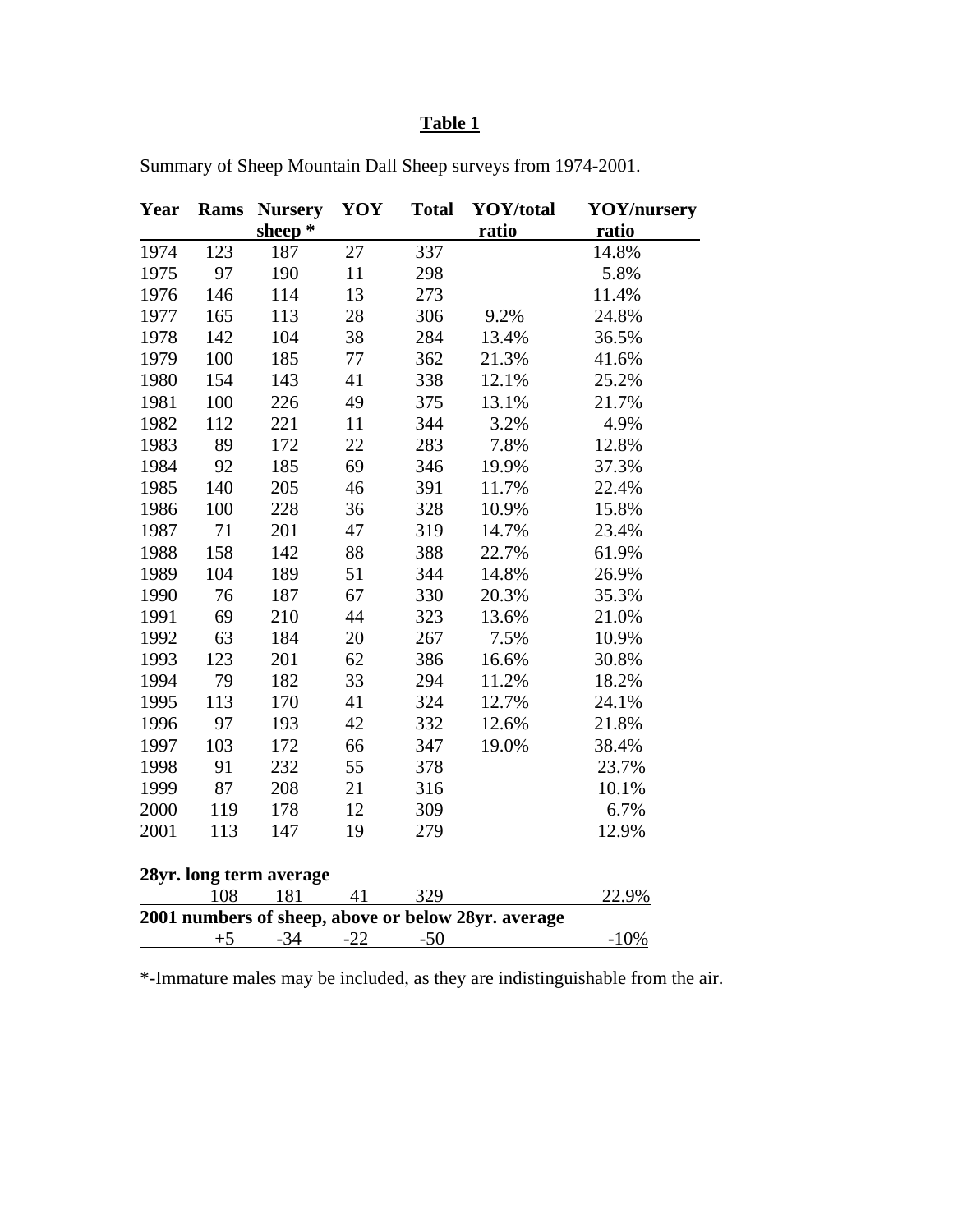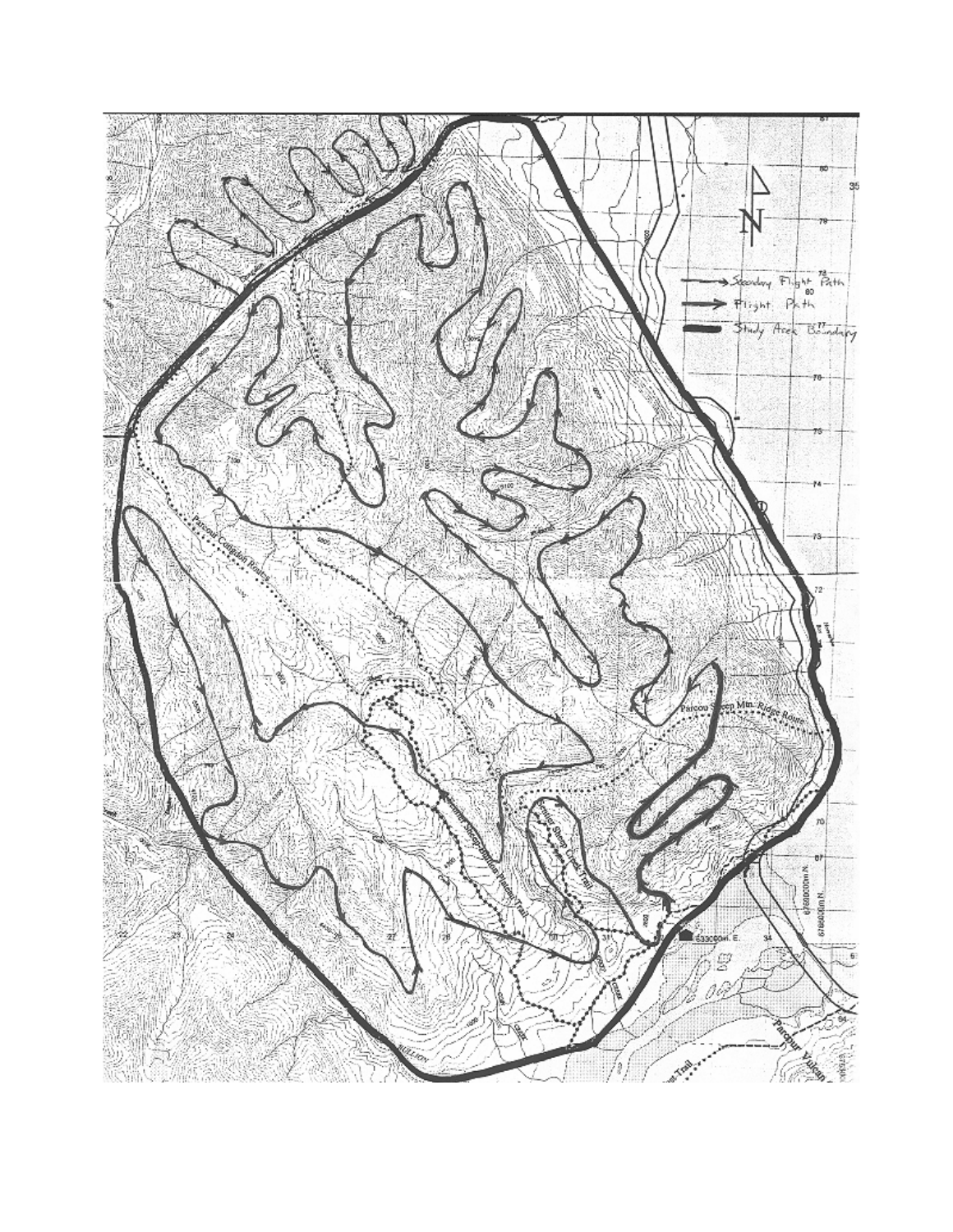### **Results**

The total number of sheep has decreased to 279 animals from 309 last year. This decrease is shown in the lower numbers of rams and nursery sheep down from 119 to 113 and from 178 to147 respectively. There was a slight increase in the number of lambs or young of the year (YOY) which were up to 19 from 12 last year. Table 1 shows 28 years of data with long term averages for each classification with the resulting 2001 deviations and lamb to nursery sheep ratios (as a percentage).

## **Discussion**

John Wilmshurst, a statistician for Parks Canada (Western Canada Service Centre, Winnipeg, MB.) conducted linear regressions of changes in animal density and compared them to the current density. The point at which the two lines intercept represents the carrying capacity (K). This data produced a K-value of 329.6, and the lower/upper confidence intervals (95%) are 319.9 and 340.4 respectively.

The 2001 total count for this population is 279, which is well below the K-value of 329.6. This suggests that there will be enough food to see the sheep through the winter.

Future lamb crops should increase in 2002 due to a low total number of sheep, increasing Snowshoe Hare (*Lepus americanus*) numbers, and a decreased predator population. A growing Snowshoe Hare population should help reduce any existing predator pressure, as they are the favored source of food for coyotes, Golden Eagles, and the lynx (Gray, 1987). Predator numbers have been shown to decrease during and after a crash of the hare cycle (Krebs et. al., 2001). The coyote population takes two or three years to recover, but the effects on the golden eagle aren't known